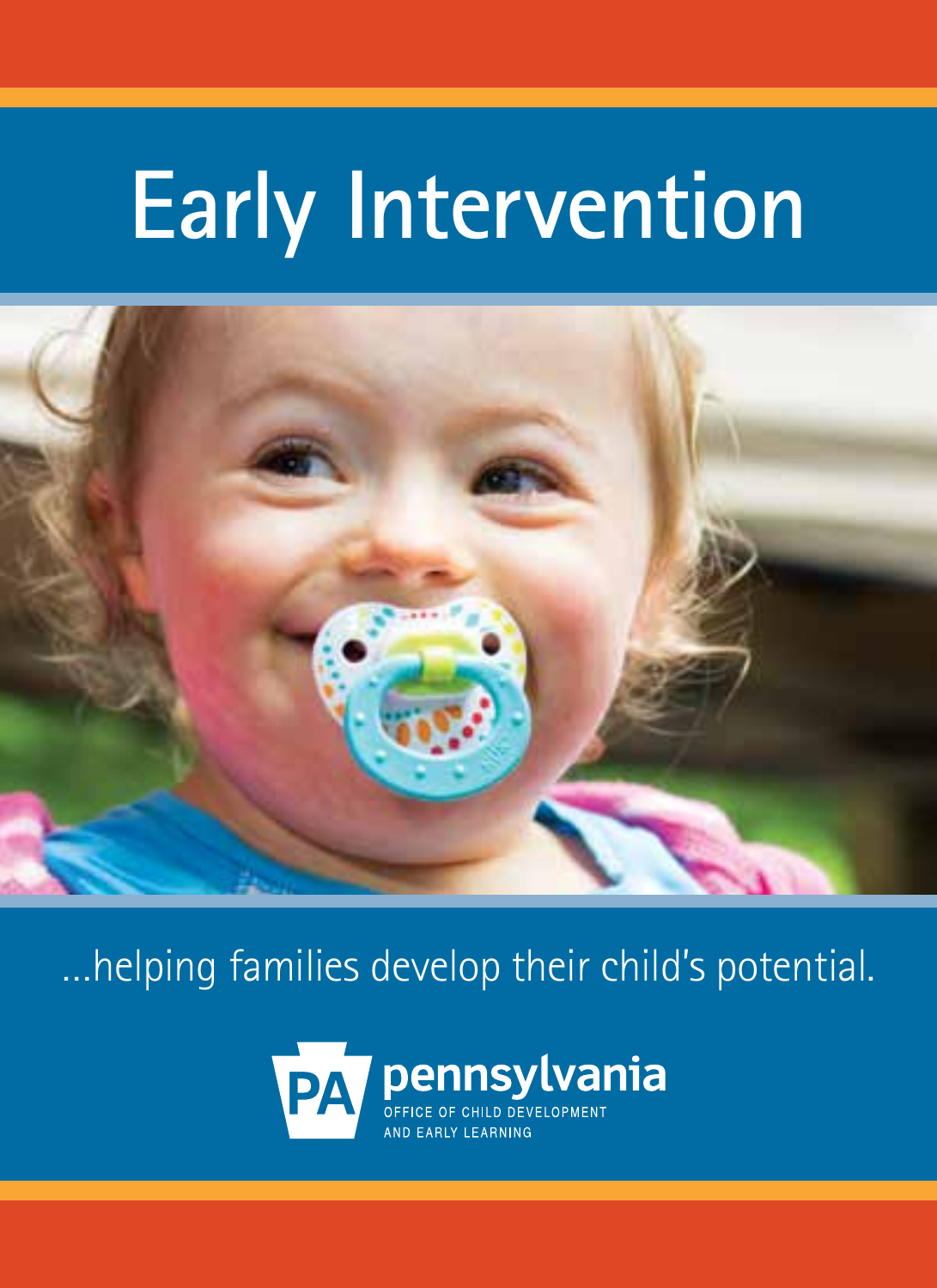# **What is Early Intervention?**

Early Intervention consists of services and supports designed to help families with children who have developmental delays or disabilities. While all children grow and change at their own rate, some children can experience delays in their development. Sometimes this can be cause for concern. Early Intervention provides supports and services to young children and their families or caregivers to help the child grow and develop.

#### **Who is eligible?**

Infants, toddlers, and preschool children who have special needs due to developmental delays or disabilities are eligible to receive Early Intervention services.

#### **What are Early Intervention services?**

Early Intervention supports and services are provided at no cost to families. Early Intervention services can include: information on how children develop; parent and caregiver education, support services, and developmental instruction and therapies that assist in child development. Early Intervention provides ideas for how the family can help their child at home and in the community and is individualized to enhance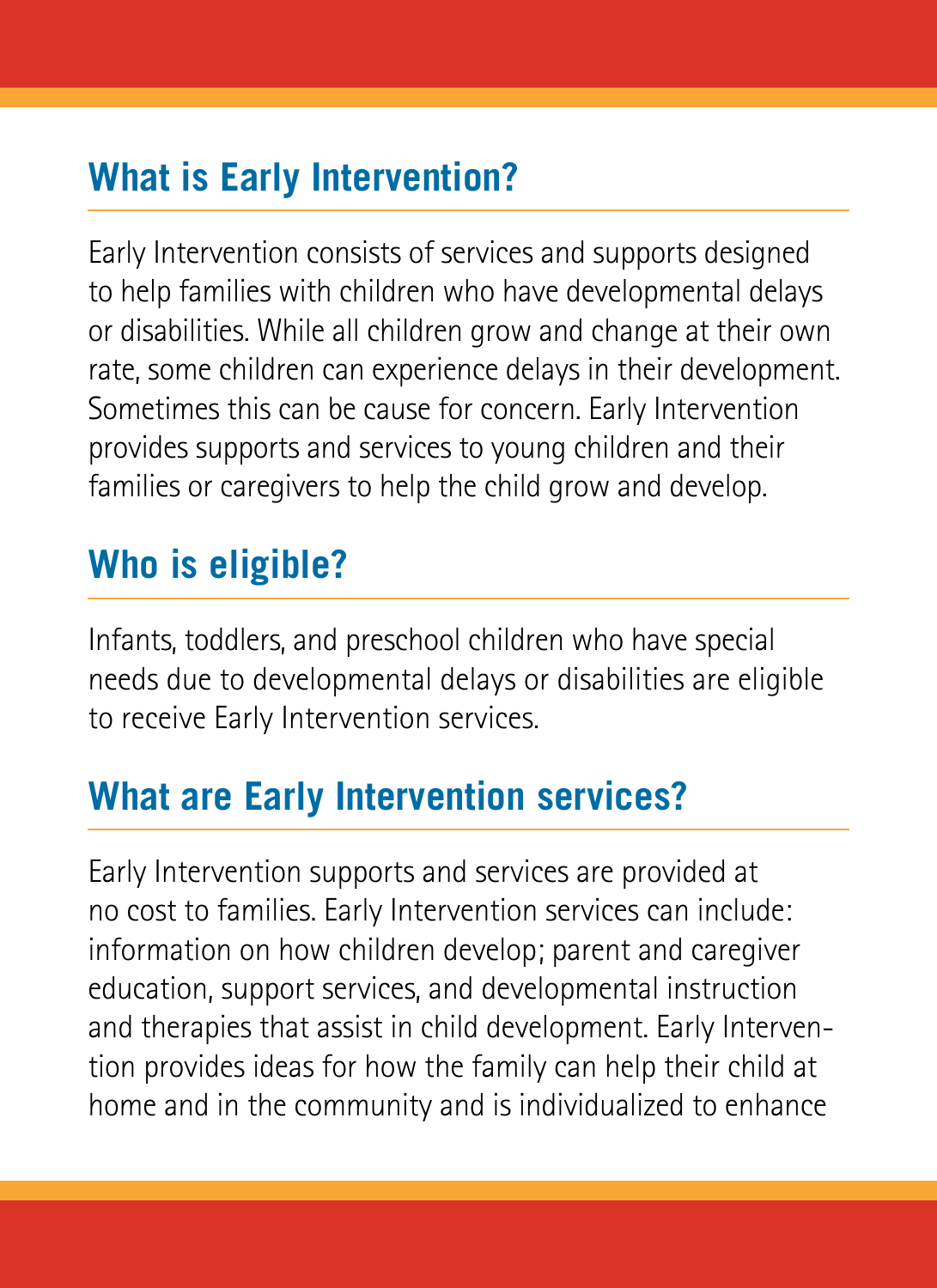the child's growing and learning. When a child attends an early childhood education setting, Early Intervention can assist the early childhood educator with strategies to promote the child's development. Early Intervention can also assist families to link to a variety of community services and supports.

# **Where do children and families receive supports and services?**

Services and supports are embedded in the learning opportunities that exist in the child's typical routines and within the home and community and other early childhood education programs such as child care centers, nursery schools, prekindergarten programs or Head Start.

# **Who should families contact to see if their child is eligible for Early Intervention?**

A first step for any family with a concern about their child's development is to call CONNECT services. The CONNECT helpline staff will refer a family to the appropriate local Early Intervention agency. The Early Intervention agency will determine if the child is eligible for Early Intervention. **The toll free number is 1-800-692-7288.**